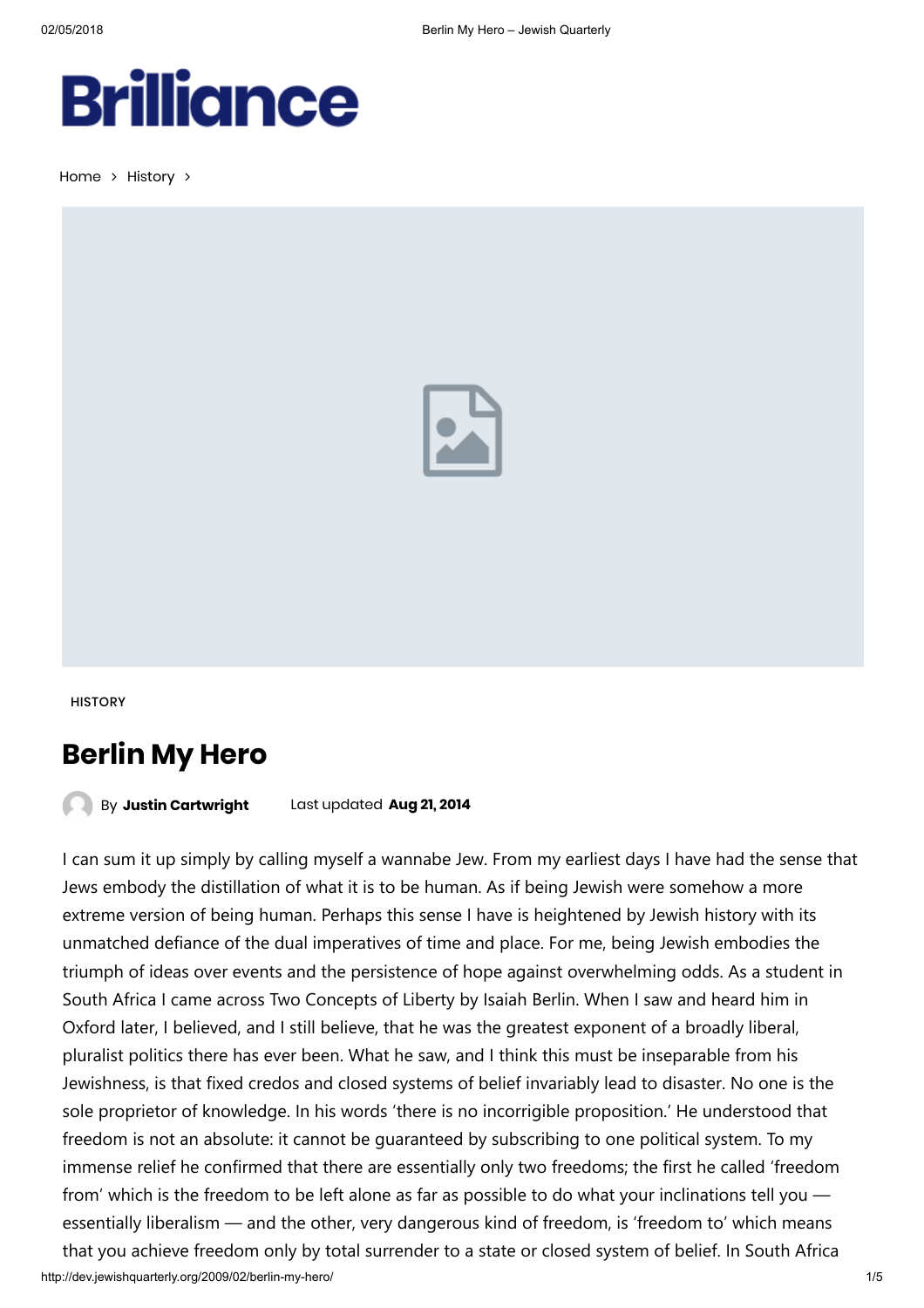we who were opposed to the apartheid state were supposed to want the alternative of Marxism, the path chosen by the ANC. It seemed madness to reject apartheid in favour of another absurd belief system, which had all the characteristics of a secular religion. Berlin's simple distinction of freedoms shone a cool light of hope and truth upon the dark chaos of apartheid.

Berlin was fond of Kant's saying 'out of the timber so crooked as that from which man is made nothing entirely straight can be carved'.

Perhaps romantically, but understandably, he attributed many of his values to England. He understood that respect for others and tolerating dissent is better than pride and a sense of national mission; that liberty may be incompatible with, and better than, too much efficiency: that pluralism and untidiness are, to those who value freedom, better than the rigorous imposition of all-embracing systems, no matter how rational and disinterested, better than the rule of majorities against which there is no appeal.

When in his last years a Polish academic asked Berlin about the meaning of life he replied, 'All I can say is that anyone who thinks there is a script or a libretto for life is seriously deluded. Life has no meaning…' What he meant was that life entailed making the most of the here and now, rather than delaying gratification for an afterlife, or a communist utopia, or a fascist heaven. One of his favourite sayings was from Alexander Herzen: Where is the song before it is sung? 'Nowhere, is the answer,' said Berlin. 'One creates the song by singing it, by composing it. So, too, life is created by those who live it step by step.' I took this as the title of my novel, because it seemed to encapsulate exactly the differences between Berlin and his Oxford friend, Adam von Trott, which forms the basis of my story.

Berlin's personal history — born in German-speaking Riga, emigration to Britain with his parents, a swift rise through British academia to become the first ever Jewish fellow of All Souls College — all this gave him a perhaps exaggerated respect for the liberal aspects of British life, while his close understanding of Germany and Russia, informed by wide reading in both languages, made him aware of the extreme danger facing the world. The leader, in the German version of romanticism, is the demiurge; this godlike creature is exclusively a product of the Germanic race, so creating two classes of humanity — men proper, who have access to these higher worlds, and inferior people with inferior cultures.Berlin saw that this was something wholly new in history. Von Trott, on the other hand, was raised with the concept of a national destiny and the German romanticism which turned so vicious. Berlin's distrust of his friend arose not from the thought Trott was a closet Nazi, but because he saw that Trott had ideas about Geist and the inevitable destination of history, both of which were anathema to him; from an early age he understood where they could lead, and he recognised that they were present in both Communism and Fascism. I think this is what Berlin had in mind when he said that Von Trott was not really 'one of us or on our side', that Von Trott was primarily a German nationalist and that it was possible to be against Hitler for the wrong reasons. Von Trott's friend, Col Claus Schenk von Stauffenberg, rightly considered a hero, had some very anti-democratic plans for Germany had the Bomb Plot succeeded. With his two brothers he was a devotee of the sinister cultist poet, Stefan George, whose poetry was the apotheosis of extreme German romanticism. George was courted by the Nazis when they came to power and after